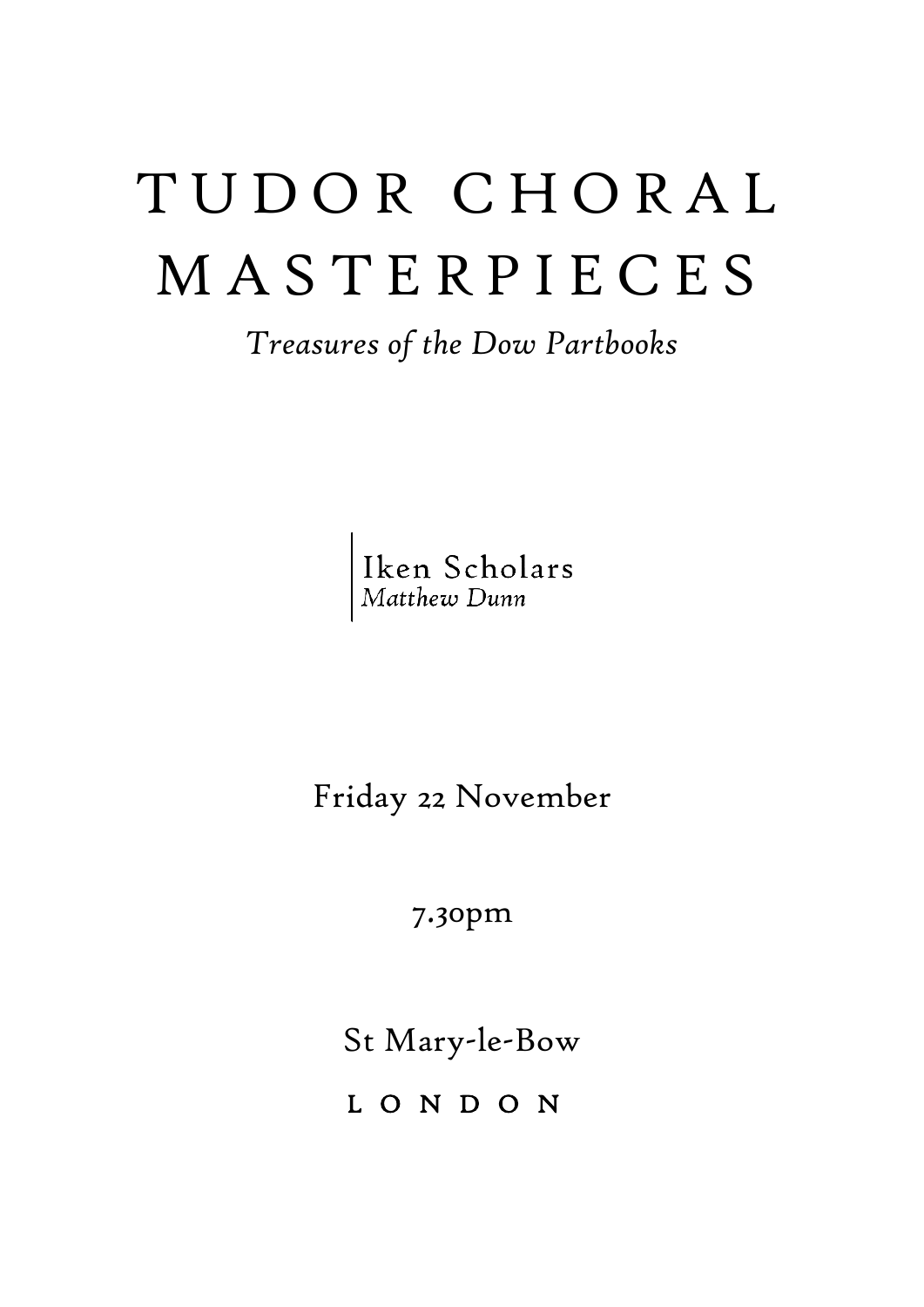## Iken Scholars<br>Matthew Dunn

*Director* Matthew Dunn

*Sopranos Altos* Jenny Forsyth Danielle Cahill Emily Field Katharina Dunn Nerissa Taysom

Jess Daggers Jessica Ballantine Marion Harris

*Tenors Basses* Andrew Balls John Robb Gareth Moss

Bradley Gill Maxime Rischard

#### T H A N K Y O U

The *Iken Scholars* would like to thank St Mary-le-Bow for allowing us to sing in this wonderful church. It is always a great pleasure to perform here.

#### K E E P IN TOUCH

Join our mailing list to keep up to date with forthcoming concerts and events:

*Email:* ikenscholars@gmail.co.uk

Website: www.ikenscholars.co.uk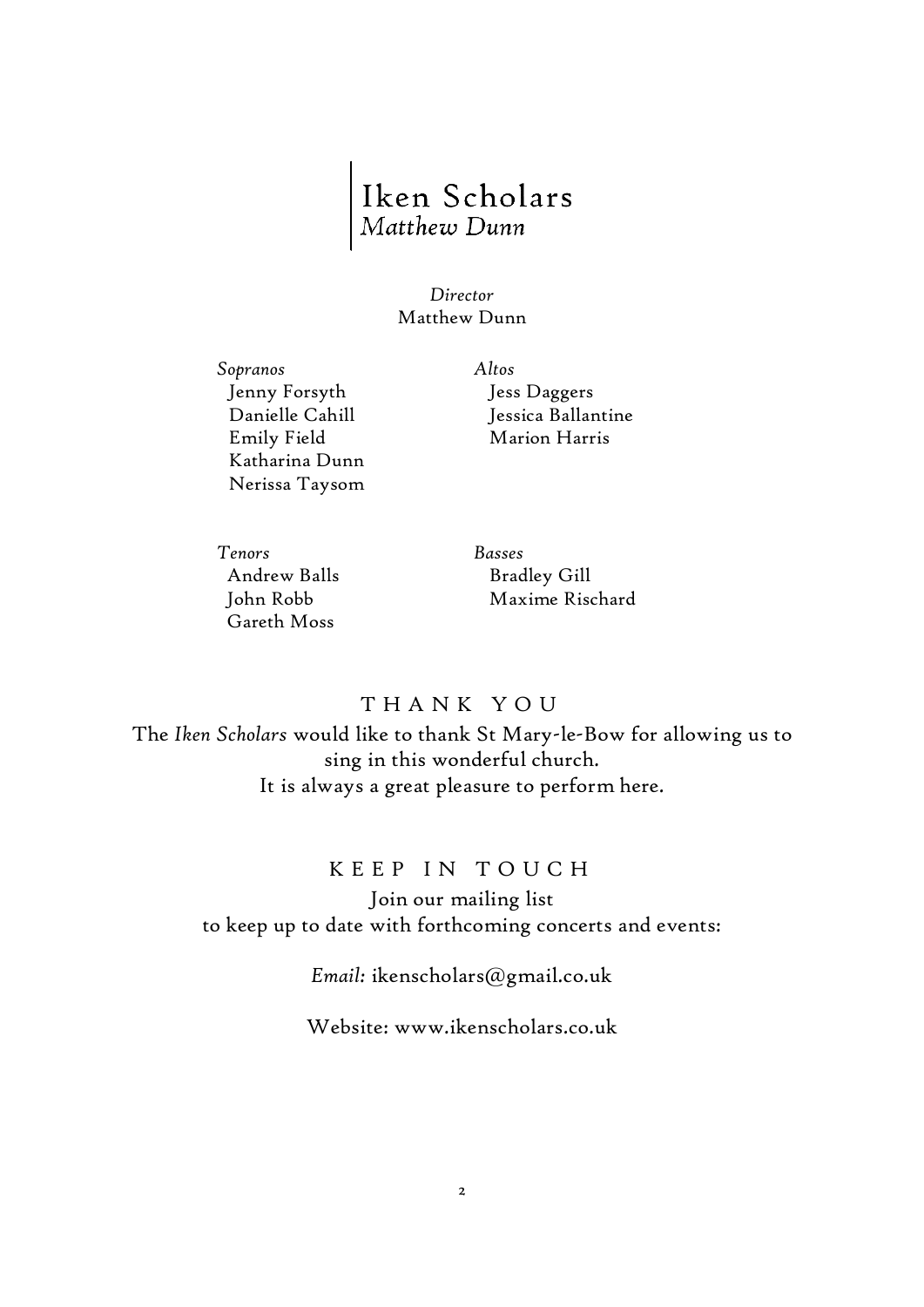## TUDOR CHORAL MASTERPIECES

## *Treasures of the Dow Partbooks*

### P R O G R A M M E

| Diliges Dominum         | William Byrd (1543-1623)      |
|-------------------------|-------------------------------|
| Magnificat              | Robert Parsons (1535-1572)    |
| Lamentations a5         | Robert White (c.1538-1574)    |
| Interval                |                               |
| Salvator mundi          | Thomas Tallis $(1505 - 1585)$ |
| Christe, qui lux es est | White                         |
| Though Amaryllis dance  | Byrd                          |
| Lulla, lullaby          | Byrd                          |
| How shall a young man   | Byrd                          |
| Miserere mei, Deus      | White                         |
| Dum transisset sabbatum | John Taverner (1490-1545)     |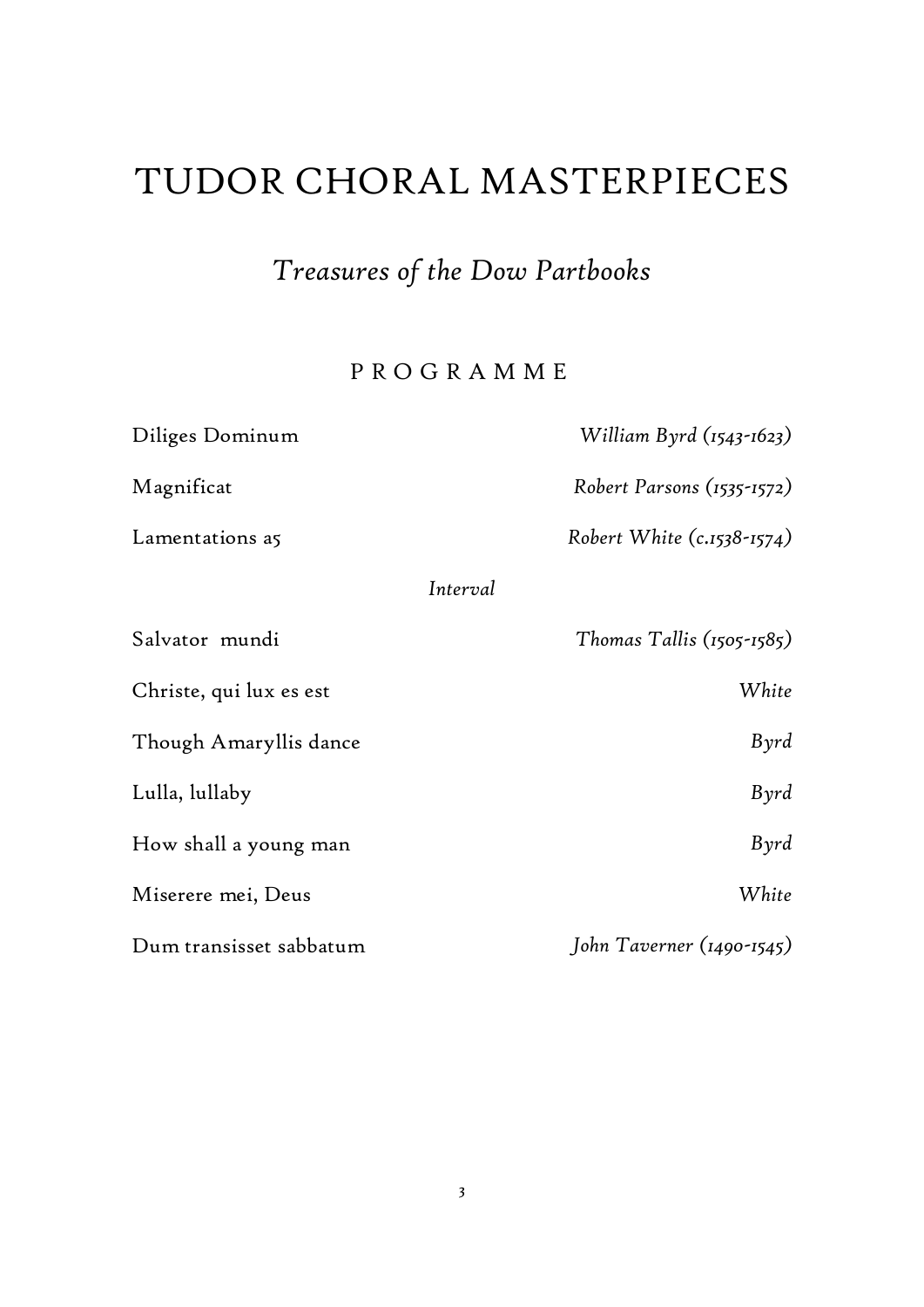### T E X T A N D T R A N S L A T I O N S

#### Diliges Dominum, *Byrd*

Diliges Dominum Deum tuum, Ex toto corde tuo, Et in tota anima tua, Et in tota mente tua: Diliges proximum tuum, Sicut te ipsum.

#### Parsons, *White*

Magnificat, anima mea, Dominum et exultavit spiritus meus in Deo, salutari meo. Quia respexit humilitatem ancillæ suæ: ecce enim ex hoc beatam me dicent omnes generationes. Quia fecit mihi magna, qui potens est: et sanctum nomen eius, et misericordia eius a progenie in progenies timentibus eum. Fecit potentiam in brachio suo, dispersit superbos mente cordis sui. Deposuit potentes de sede et exaltavit humiles; esurientes implevit bonis et divites dimisit inanes. Suscepit Israel puerum suum recordatus misericordiæ suæ, sicut locutus est ad patres nostros, Abraham et semini eius in sæcula.

Gloria Patri, et Filio, et Spiritui Sancto: Sicut erat in principio, et nunc, et semper, et in sæcula sæculorum. Amen. Lamentations a5, *White*

#### HETH.

Peccatum peccavit Hierusalem, propterea instabilis facta est: omnes qui glorificabant eam spreverunt illam: quia viderunt ignominiam eius: ipsa autem gemens et conversa retrorsum.

#### TETH.

Sordes eius in pedibus eius: nec recordata est finis sui. Deposita est vehementer: non habens

Thou shalt love the Lord thy God with all thy heart and with all thy soul and with all thy mind. Thou shalt love thy neighbour as thyself.

My soul doth magnify the Lord and my spirit hath rejoiced in God, my Saviour. For he hath regarded the humility of his handmaid: for behold from henceforth all generations shall call me blessed. For he that is mighty hath done great things to me: and holy is his name. And his mercy is from generation unto generations, to them that fear him. He hath shewed might in his arm: he hath scattered the proud in the conceit of their heart. He hath put down the mighty from their seat and hath exalted the humble. He hath filled the hungry with good things: and the rich he hath sent empty away. He hath received Israel his servant, being mindful of his mercy. As he spoke to our fathers: to Abraham and to his seed for ever.

Glory be to the Father, and to the Son, and to the Holy Ghost. As it was in the beginning, is now, and ever shall be, world without end. Amen

#### HETH.

Jerusalem sinned grievously, therefore she became filthy; all who honored her despise her, for they have seen her nakedness; yea, she herself groans, and turns her face away.

#### **TETH**

Her uncleanness was in her skirts; she took no thought of her doom; therefore her fall is terrible, she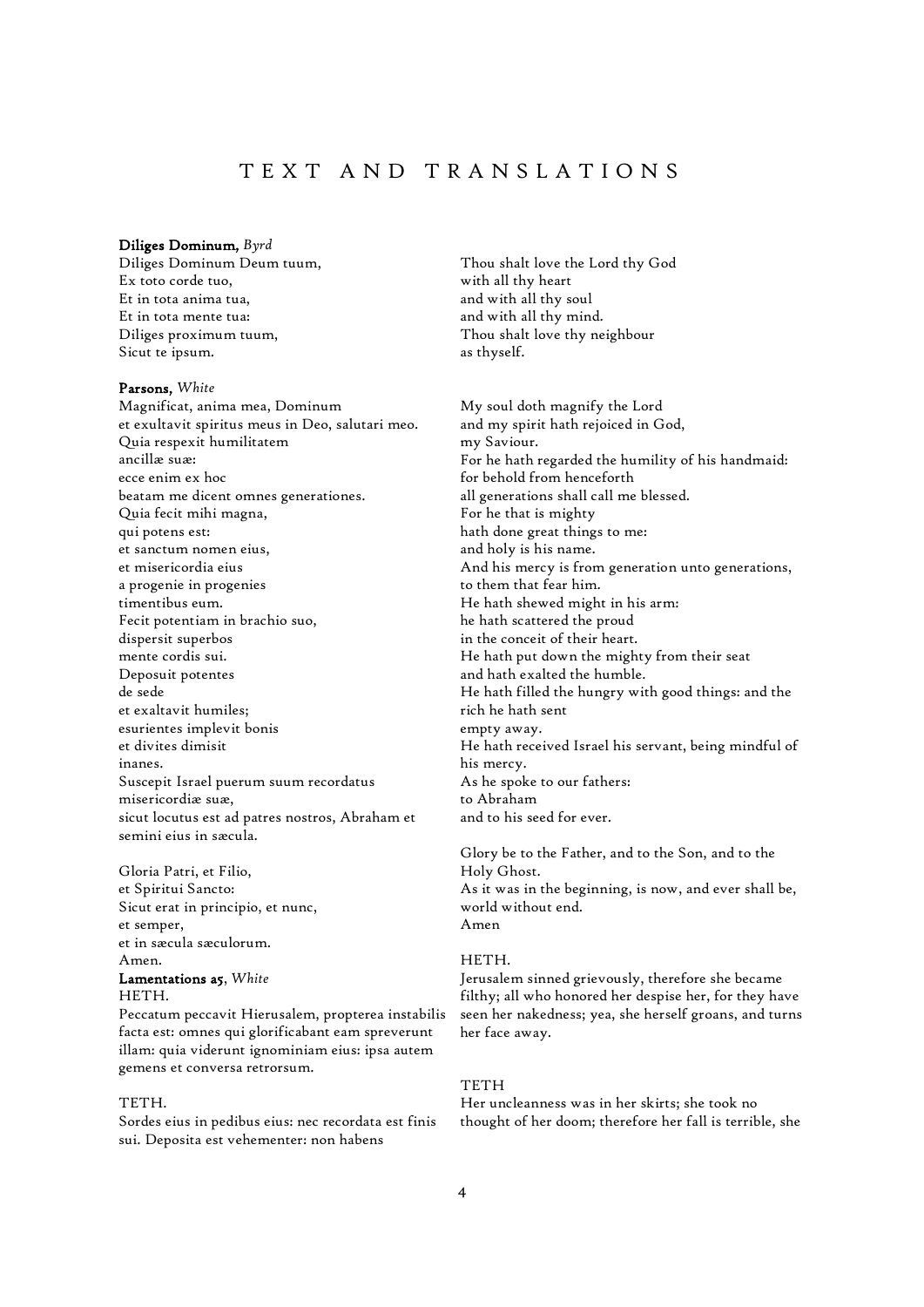consolatorem. Vide Domine afflictionem meam: quoniam erectus est inimicus.

#### IOD.

Manum suam misit hostis ad omnia desiderabilia ejus, quia vidit gentes ingressas sanctuarium suum,

#### CAPH.

Omnis populus ejus gemens, et quærens panem; dederunt pretiosa quæque pro cibo ad refocillandam CAPH. animam. Vide, Domine, et considera quoniam facta All her people groan as they search for bread; they sum vilis!

#### LAMED.

O vos omnes qui transitis per viam, attendite, et videte si est dolor sicut dolor meus! quoniam vindemiavit me, ut locutus est Dominus, in die iræ furoris sui.

#### **MEM**

De excelso misit ignem in ossibus meis et erudivit me: expandit rete pedibus meis: convertit me retrorsum: posuit me desolatam tota die maerore confectam.

*INTERVAL*

#### Salvator Mundi, *Tallis*

Salvator mundi, salva nos; qui per crucem et sanguinem redemisti nos, auxiliare nobis, te deprecamur, Deus noster.

#### Christe, qui lux es est, *White*

Christe qui lux es et dies, Noctis tenebras detegis, Lucisque lumen crederis, Lumen beatum praedicans.

Precamur Sancte Domine, Defende nos in hac nocte, Sit nobis in te requies, Quietam noctem tribue.

Ne gravis somnus irruat, Nec hostis nos surripiat, Nec caro illi consentiens, Nos tibi reos statuat.

Oculi somnum capiant, Cor ad te semper vigilet, Dextera tua protegat

has no comforter. "O Lord, behold my affliction, for the enemy has triumphed!"

#### IOD.

de quibus præceperas ne intrarent in ecclesiam tuam. precious things; yea, she has seen the nations invade The enemy has stretched out his hands over all her her sanctuary, those whom thou didst forbid to enter thy congregation.

trade their treasures for food to revive their strength. "Look, O Lord, and behold, for I am despised."

#### LAMED.

"Is it nothing to you, all you who pass by? Look and see if there is any sorrow like my sorrow which was brought upon me, which the Lord inflicted on the day of his fierce anger."

#### MEM.

"From on high he sent fire; into my bones he made it descend; he spread a net for my feet; he turned me back;

he has left me stunned, faint all the day long.

Saviour of the world, save us; who through thy cross and blood didst redeem us, help us, we beseech thee, our God.

Christ, who art the light and day, You drive away the darkness of night, You are called the light of light, For you proclaim the blessed light.

We beseech you, Holy Lord, Protect us this night. Let us take our rest in you; Grant us a tranquil night.

Let our sleep be free from care; Let not the enemy snatch us away, Nor flesh conspire within him, And make us guilty in your sight.

Though our eyes be filled with sleep, Keep our hearts forever awake to you. May your right hand protect Your willing servants.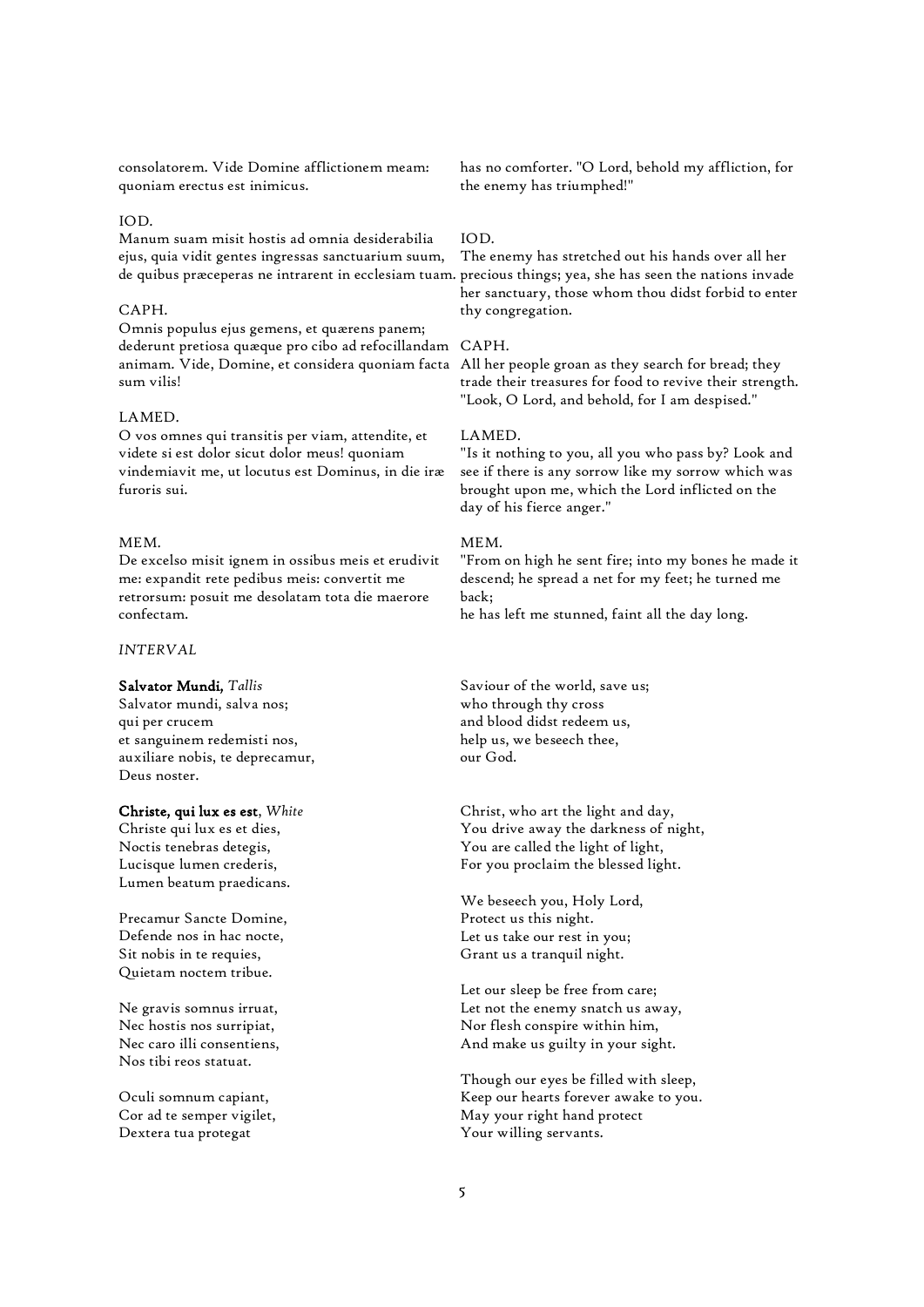Famulos qui te diligunt.

Defensor noster aspice, Insidiantes reprime, Guberna tuos famulos, Quos sanguine mercatus es.

Memento nostri Domine In gravi isto corpore, Qui es defensor animae, Adesto nobis Domine.

Deo Patri sit gloria, Eiusque soli Filio, Cum Spiritu Paraclito, Et nunc et in perpetuum. Amen.

#### Though Amaryllis dance, *Byrd*

Though Amarillis daunce in green, like Fayrie Queene, and sing full cleere, Corina can with smiling cheer: yet since their eyes make hart so sore, hey ho, chill love no more.

#### Lulla, lullaby, *Byrd*

My sweet little Baby, what meanest Thou to cry? Be still, my blessed Babe, though cause Thou hast to mourn, Whose blood most innocent to shed the cruel king has sworn; And lo, alas! behold what slaughter he doth make, Shedding the blood of infants all, sweet Saviour, for Thy sake. A King, a King is born, they say, which King this king would kill.

O woe and woeful heavy day when wretches have their will! Lulla, la-lulla, lulla, lullaby.

#### How shall a young man, *Byrd*

How shall a young man prone to ill, clense his unbridled heart? If that thy law, O Lord hee doe, all frailtie set apart.

Embrace with setled minde, and learne thy word with care to keepe: And seek to find with humble sprite, thy judgements that are deepe.

You who are our shield, behold: Restrain those that lie in wait. And guide your servants whom You have ransomed with your blood.

Remember us, O Lord, Who bear the burden of this mortal form; You who are the defender of the soul, Be near us, O Lord.

Glory be to God the Father, And to his only Son, With the Spirit, Comforter, Both now and evermore. Amen.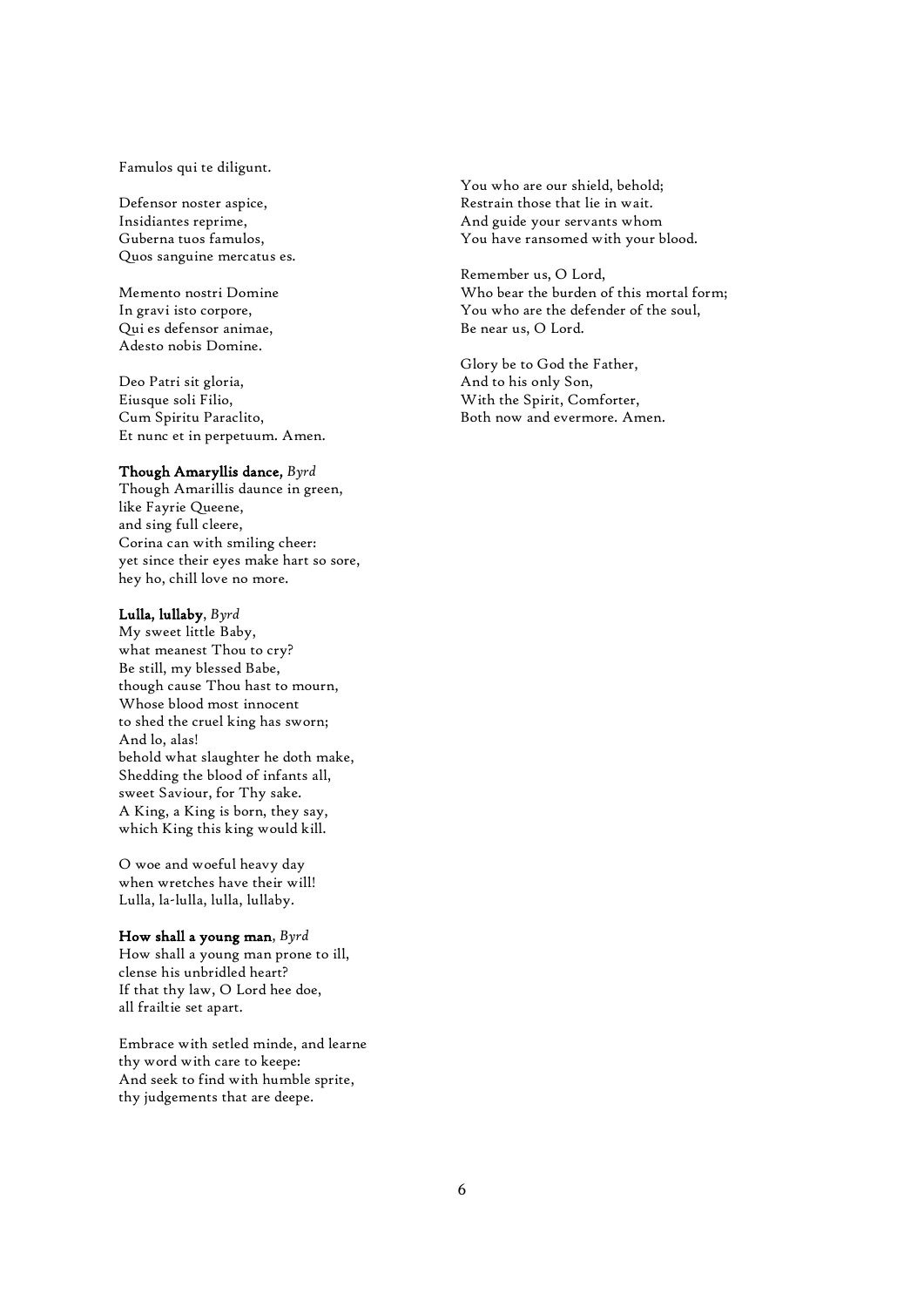#### Miserere meus, *White*

Miserere mei, Deus, secundum magnam misericordiam tuam; et secundum multitudinem miserationum tuarum, dele iniquitatem meam. Amplius lava me ab iniquitate mea: et a peccato meo munda me. Quoniam iniquitatem meam ego cognosco, et peccatum meum contra me est semper. Tibi soli peccavi, et malum coram te feci; ut justificeris in sermonibus tuis, et vincas cum judicaris. Ecce enim in iniquitatibus conceptus sum: et in peccatis concepit me mater mea. Ecce enim veritatem dilexisti; incerta et occulta sapientiae tuae manifestasti mihi. Asperges me hyssopo, et mundabor; lavabis me, et super nivem dealbabor. Auditui meo dabis gaudium et laetitiam: et exsultabunt ossa humiliata. Averte faciem tuam a peccatis meis, et omnes iniquitates meas dele. Cor mundum crea in me, Deus, et spiritum rectum innova in visceribus meis. Ne projicias me a facie tua, et spiritum sanctum tuum ne auferas a me. Redde mihi laetitiam salutaris tui, et spiritu principali confirma me. Docebo iniquos vias tuas, et impii ad te convertentur. Libera me de sanguinibus, Deus, Deus salutis meae, et exsultabit lingua mea justitiam tuam. Domine, labia mea aperies, et os meum annuntiabit laudem tuam. Quoniam si voluisses sacrificium, dedissem utique; holocaustis non delectaberis. Sacrificium Deo spiritus contribulatus; cor contritum et humiliatum, Deus, non despicies. Benigne fac, Domine, in bona voluntate tua Sion, ut aedificentur muri Jerusalem. Tunc acceptabis sacrificium justitiae, oblationes et holocausta; tunc imponent super altare tuum vitulos,

Have mercy upon me, O God, according to thy lovingkindness: according unto the multitude of thy tender mercies blot out my transgressions. Wash me throughly from mine iniquity, and cleanse me from my sin. For I acknowledge my transgressions: and my sin is ever before me. Against thee, thee only, have I sinned, and done this evil in thy sight: that thou mightest be justified when thou speakest, and be clear when thou judgest. Behold, I was shapen in iniquity; and in sin did my mother conceive me.

#### Behold,

thou desirest truth in the inward parts: and in the hidden part thou shalt make me to know wisdom. Purge me with hyssop, and I shall be clean: wash me, and I shall be whiter than snow. Make me to hear joy and gladness; that the bones which thou hast broken may rejoice. Hide thy face from my sins, and blot out all mine iniquities. Create in me a clean heart, O God; and renew a right spirit within me. Cast me not away from thy presence; and take not thy holy spirit from me. Restore unto me the joy of thy salvation; and uphold me with thy free spirit. Then will I teach transgressors thy ways; and sinners shall be converted unto thee. Deliver me from bloodguiltiness, O God, thou God of my salvation: and my tongue shall sing aloud of thy righteousness. O Lord, open thou my lips; and my mouth shall shew forth thy praise. For thou desirest not sacrifice; else would I give it: thou delightest not in burnt offering. The sacrifices of God are a broken spirit: a broken and a contrite heart, O God, thou wilt not despise. Do good in thy good pleasure unto Zion: build thou the walls of Jerusalem. Then shalt thou be pleased with the sacrifices of righteousness, with burnt offering and whole burnt offering: then shall they offer bullocks upon thine altar

#### Dum transisset sabbatum, *Taverner*